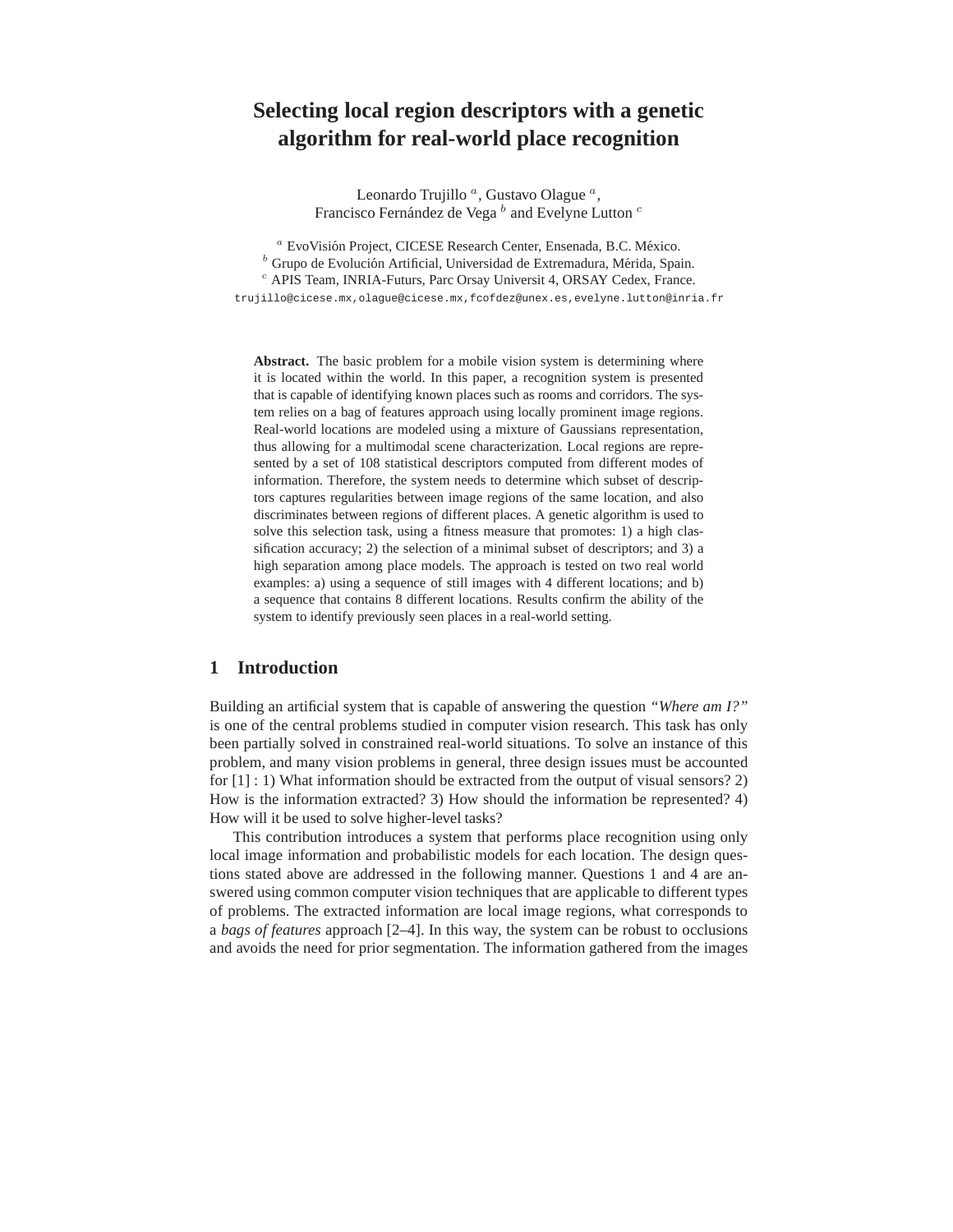is used to create a probabilistic mixture model for each of the known locations. On the other hand, questions 2 and 3 were answered using design techniques based on evolutionary computation. More precisely, information is extracted using GP-evolved region detectors [5–7]. In addition, local image regions are represented by a subset of statistical descriptors that are selected by a genetic algorithm (GA) [4]. The proposal is related to vision based recognition, where a model correspondence is sought. This contrasts with image indexing approaches where specific image instances are retrieved or used for comparison.

This paper is organized as follows. Section 2 reviews related research and gives a working definition for the problem of place recognition. Section 3 presents a detailed description of the proposed method. Section 4 describes the experimental setup, the test sets used and the obtained results. Finally, concluding remarks and future perspectives are given in Section 5.

### **2 Related work and problem definition**

This section presents some examples of place recognition systems. Then, a more precise problem statement is given that illustrates the difficulty of the problem.

**Related work.** Due to paper size considerations the review of past works is not exhaustive, however it does give a general overview of the type of approaches that are currently being used to solve the problem of place recognition. For instance, Torralba *et al.* [8] present a combined place and object recognition system that uses context dependent information. The system employs global features for place recognition, and object detection is contingent on the location that has been identified. The system also relies on the spatial relations between different locations, basically employing a topological map of the environment represented by a hidden Markov model. On the other hand, the present work is concerned with place recognition that only employs visual information without a Markovian assumption regarding the temporal and spatial relationships between frames of an image sequence. Therefore, the proposed method is closely related with the problem of object class recognition. Furthermore, instead of using a holistic image description, the current work relies on a sparse and local description of each image [2–4]. Another relevant example is the work by Wang *et al.* [9], where vision-based localization is performed for a mobile robotic system. In that work, the authors utilize scale invariant features detected using the Harris-Laplace detector and characterize each local region using the popular SIFT descriptor. Their approach is to utilize an image indexing technique, which contrasts with the recognition based approach presented here. Moreover, the use of SIFT limits the type of information that the system can employ for recognition purposes, more notably it excludes any type of color information. Both aforementioned examples show how different types of modelling are possible. Therefore, a more concrete definition for the problem of place recognition is necessary to clearly express the goal behind the current work.

**Problem Statement.** The place recognition problem can be defined as follows. Given a set of  $l$  physical real-world locations  $L$ , and a set of  $n$  representative images for each location, train a system capable of recognizing which location is being viewed in each frame of a sequence of test images that are different from the images used for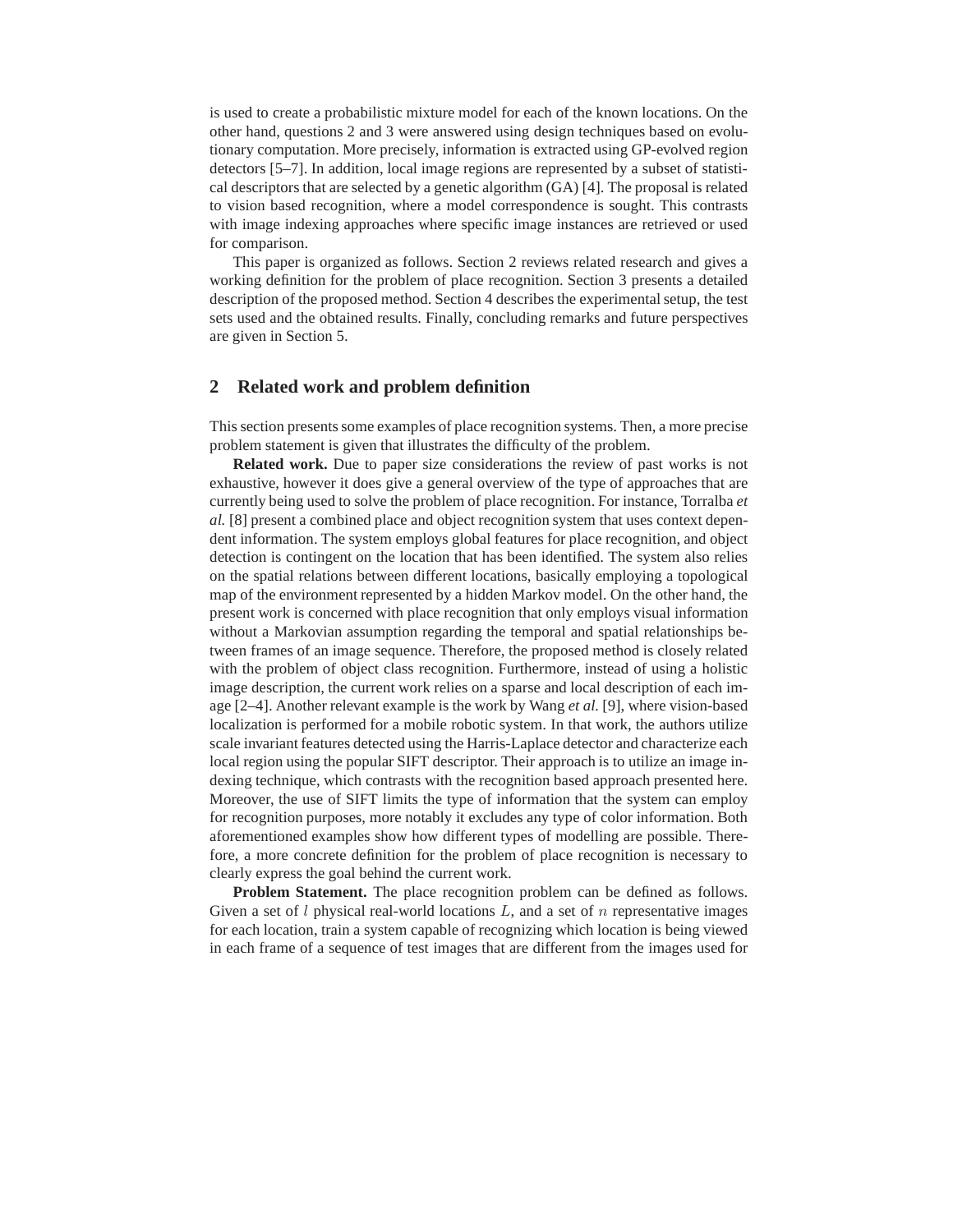

**Fig. 1.** The problem of place recognition. 1) First row: different views of the same location (Research Lab); 2) Second row: Images from four different locations (Students Lab, Computer Lab, Research Lab, and Office).

training. The only constraint is that the testing sequence only contains images from the l locations learned during training. This constraint could be easily relaxed by adding an *unknown* class to the list of locations.

In order to grasp the difficulty of the problem some visual examples are shown in Figure 1. The first row contains images from different views of the same location. A high degree of variability exists within this location, what represents a single class. The second row, contains images from four different locations; nevertheless, it is possible to observe that many features are shared amongst them. Indeed, finding the set of features that can best discriminate between classes and at the same time capture properties that are special to each class, represents a complex search problem. This work addresses these issues using an evolutionary search and a probabilistic modelling.

### **3 Outline of the recognition system**

With a clear understanding of the place recognition task, it is now possible to introduce each aspect of the current proposal. In accordance with the introductory discussion, this Section starts by giving a description of each of the main design choices. Then, the GA learning loop is described, and finally the proposed recognition criteria are given.

**Extracting local image information.** As stated above, the system employs sparsely distributed local image regions, also know as a "bags of features" approach. Salient image regions are extracted based on their distinctive properties that make them unique when compared with neighboring regions. Employing this approach has two principal advantages. First, relevant image regions are extracted without the need for prior segmentation thereby eliminating what is considered to be a very difficult task. Second, the extraction of these type of regions is robust to partial occlusions or scene variations.

In order to extract locally prominent regions a scale adapted interest region detector is employed [7]. Selecting a characteristic scale for local image features is a process in which local extrema of an operator's response, embedded into a linear scale-space, are found over different scales [10]. The interest operator employed in the current work was synthesized with Genetic Programming and is optimized for high repeatability and global region separability [5, 6]. The operator is named  $K_{IPGP}$ <sub>1</sub>∗ and is given by

$$
K_{IPGP1*}(\mathbf{x}; t_j) = G_{t_j} * |G_{t_j} * I(\mathbf{x}) - I(\mathbf{x})|,
$$
\n(1)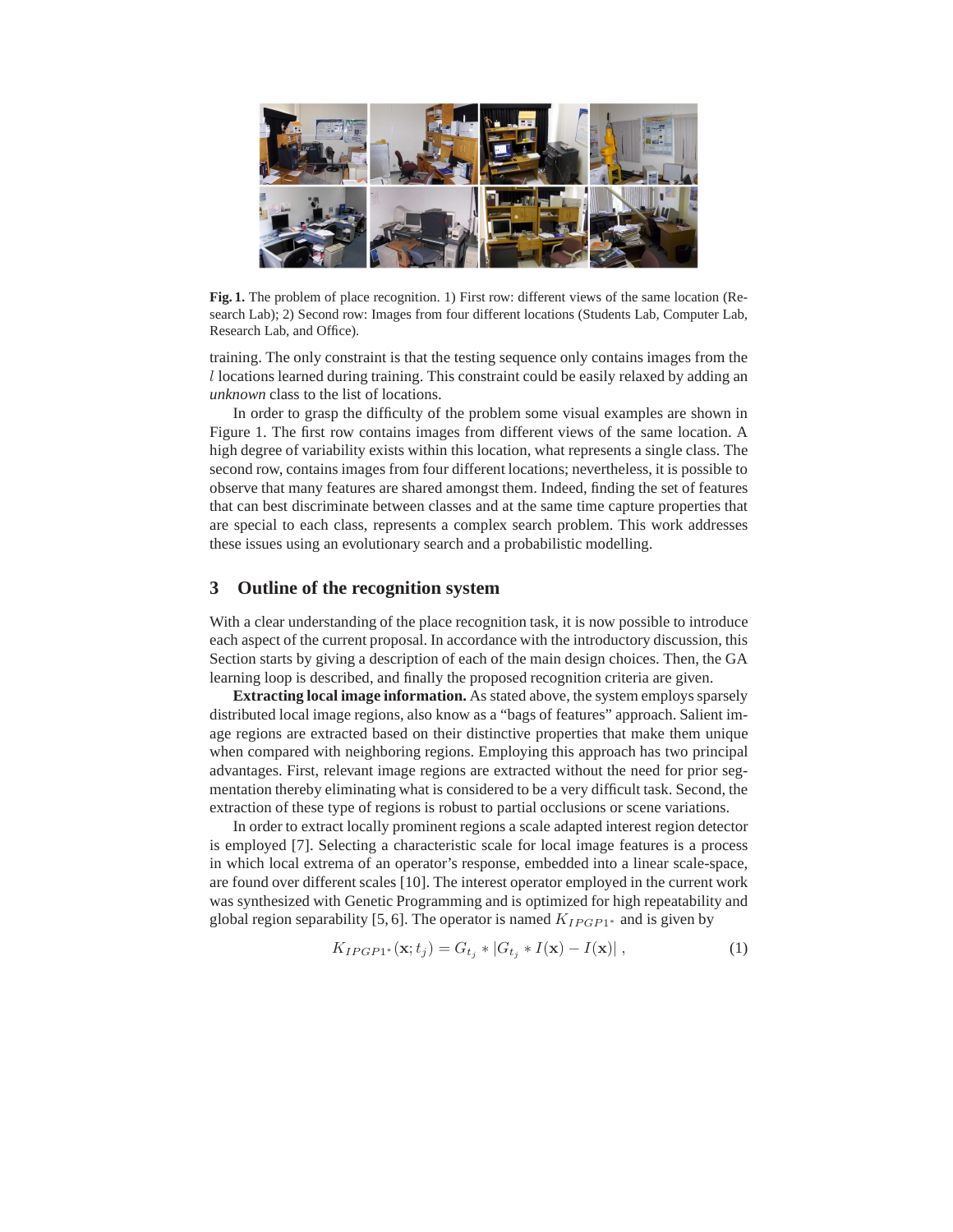

**Fig. 2.** Scale invariant regions detected on three test images. Top Row: original images; Bottom Row: detected regions. Columns contain a test image from one of the locations in Experiment 2 of this paper, from left to right: Students lab; Computer Lab; Research Lab.

| <b>Features</b>   | <b>Description</b>                                                                                         |
|-------------------|------------------------------------------------------------------------------------------------------------|
|                   | Gradient information Gradient, Gradient magnitude and Gradient Orientation                                 |
|                   | $(\nabla, \ \nabla\ , \nabla_{\phi}).$                                                                     |
|                   | Gabor filter response The sum of <i>Gabor filters</i> with 8 different orientations $(qab)$ .              |
|                   | Interest operators <sup>†</sup> The response to 3 stable interest operators: <i>Harris</i> , <i>IPGP</i> 1 |
|                   | and $IPGP2(K_{Harris}, K_{IPGP1}, K_{IPGP2}).$                                                             |
| Color information | All the channels of 4 color spaces: RGB, YIQ, Cie Lab, and                                                 |
|                   | rg chromaticity $(R, G, B, Y, I, Q, L, a, b, r, g)$ .                                                      |
|                   |                                                                                                            |

 $\dagger$  K<sub>IP GP</sub> 1 is proportional to a DoG filter, and K<sub>IP GP</sub> 2 is based on the determinant of the Hessian [5,7].

**Table 1.** The complete feature space Φ.

with  $j = 0, 1, ..., k$ , and k is the number of scales to be analyzed, here it is set to  $k = 5$ . The size of a detected region is proportional to the scale at which it obtained its extrema value. For the sake of uniformity, all regions are scaled to a size of  $41 \times 41$  pixels using bi-cubic interpolation before region descriptors are computed, as in [11]. Figure 2 shows sample interest regions extracted with the  $K_{IPGP1*}$  operator. It is important to note, however, that the recognition system does not depend on any particular region detector. To exhibit this, the first experimental setup employs the Kadir and Brady detector that relies on a local entropy measure of intensity values [12].

**Feature Space.** Local image regions are more discriminantly characterized using different types of numerical descriptors. In the current work, the space of all possible descriptors  $\Phi$  includes 18 different modes of color and texture related information, see Table 1. To characterize the information contained along different information channels, six statistical descriptors are computed: *mean*  $\mu$ , *standard deviation*  $\sigma$ , *skewness*  $\gamma_1$ , *kurtosis*  $\gamma_2$ , *entropy* H and *log energy* E. This yields a total of 108 possible descriptor values that can be used to model regions from each location.

**Place models.** It is necessary to model how regions are mapped to descriptor space. It is expected that regions extracted from images of the same location, each offering a different view, will create distinctive clusters in  $\Phi$ . Hence, when a test image is ob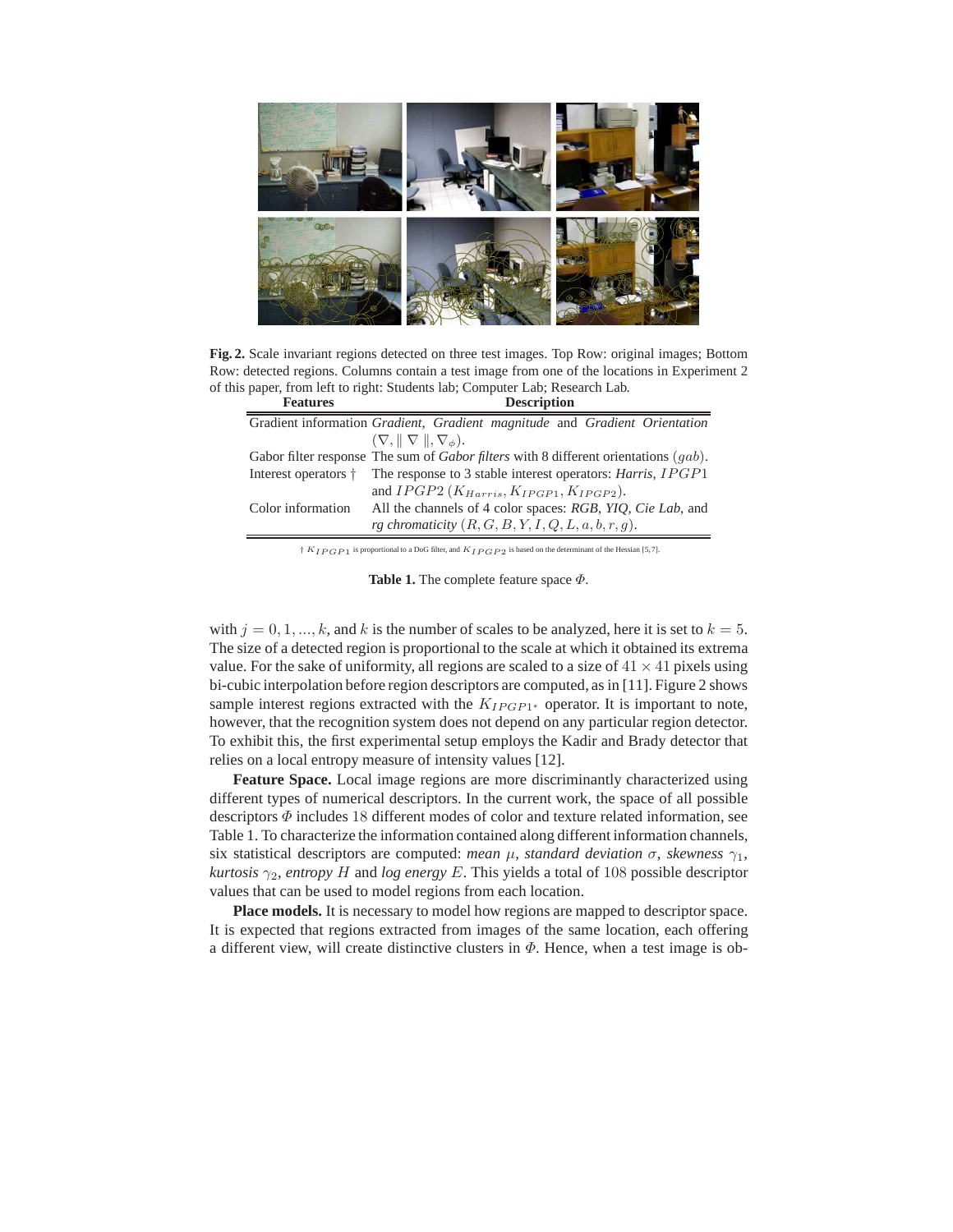tained and local regions are extracted, to determine which location those regions correspond with it is only necessary to map those regions to descriptor space and compute their class membership. This is a classification problem, and a Gaussian mixture model (GMM) is chosen to solve this task. GMMs are able to represent multimodal data, a property that can be expected from different image regions taken from a real-world location, see Figure 1. Formally, a GMM pdf is defined as,

$$
p(\mathbf{x}; \Theta) = \sum_{c=1}^{C} \alpha_c \mathcal{N}(\mathbf{x}; \mu_{\mathbf{c}}, \Sigma_c),
$$
 (2)

where  $\mathcal{N}(\mathbf{x}; \mu_{\mathbf{c}}, \Sigma_c)$  is the *cth* multivariate Gaussian component with mean  $\mu_c$ , covariance matrix  $\Sigma_c$ , and an associated weight  $\alpha_c$ . Estimation of the mixture model parameters is done using the EM algorithm when a fixed number of components is assumed. Alternatively, if a variable number of component is desired, with a maximum bound, it is possible to use Figueiredo-Jain (FJ) algorithm [13]. Classification with GMMs can be easily done employing Bayes rule. Additionally, it is possible to estimate the amount of separation between two class models using a closed form solution.

**Fisher's Linear Discriminant.** Fisher defined the separation between two distributions  $\mathcal{N}_i$  and  $\mathcal{N}_j$  as the following ratio

$$
S_{i,j} = \frac{(\mathbf{w}(\mu_i - \mu_j))^2}{(\mathbf{w}^T(\Sigma_i + \Sigma_j)(\mathbf{w}))},
$$
\n(3)

where  $\mathbf{w} = (\Sigma_i + \Sigma_j)^{-1} (\mu_i - \mu_j)$  [14]. Note that S is defined for unimodal pdfs, hence a weighted version S that accounts for the weight  $\alpha_i$  and  $\alpha_j$  of the associated Gaussian components in a GMM is proposed, such that

$$
\widehat{S}_{i,j} = \frac{S_{i,j}}{1 + \alpha_i + \alpha_j} \,. \tag{4}
$$

Hence, the separation between components with a small combined weight (they have less influence over their associated models) will *appear* to be larger with respect to the separation between components with larger weights. Therefore, let  $C_a$  and  $C_b$  represent the number of components of  $p_a(\mathbf{x}; \Theta_a)$  and  $p_b(\mathbf{x}; \Theta_b)$  respectively, then  $S^{a,b}$ represents the *apparent* separation matrix of size  $C_a \times C_b$  that contains the weighted separation  $\hat{S}_{i,j}$  of every component of  $p_a$  with respect to every component of  $p_b$ . The final *apparent* separation measure S between  $p_a$  and  $p_b$  is defined as

$$
S^{a,b} = \inf(S^{a,b}) \,. \tag{5}
$$

#### **3.1 The GA training algorithm**

The system recognizes a total of  $l$  different locations. For each location  $L$ ,  $n$  different images are taken as *representative* views, these images are used for training. For every representative image, scale invariant regions are extracted, and for all such regions the complete 108 descriptor values are computed off-line. Then, the GA performs feature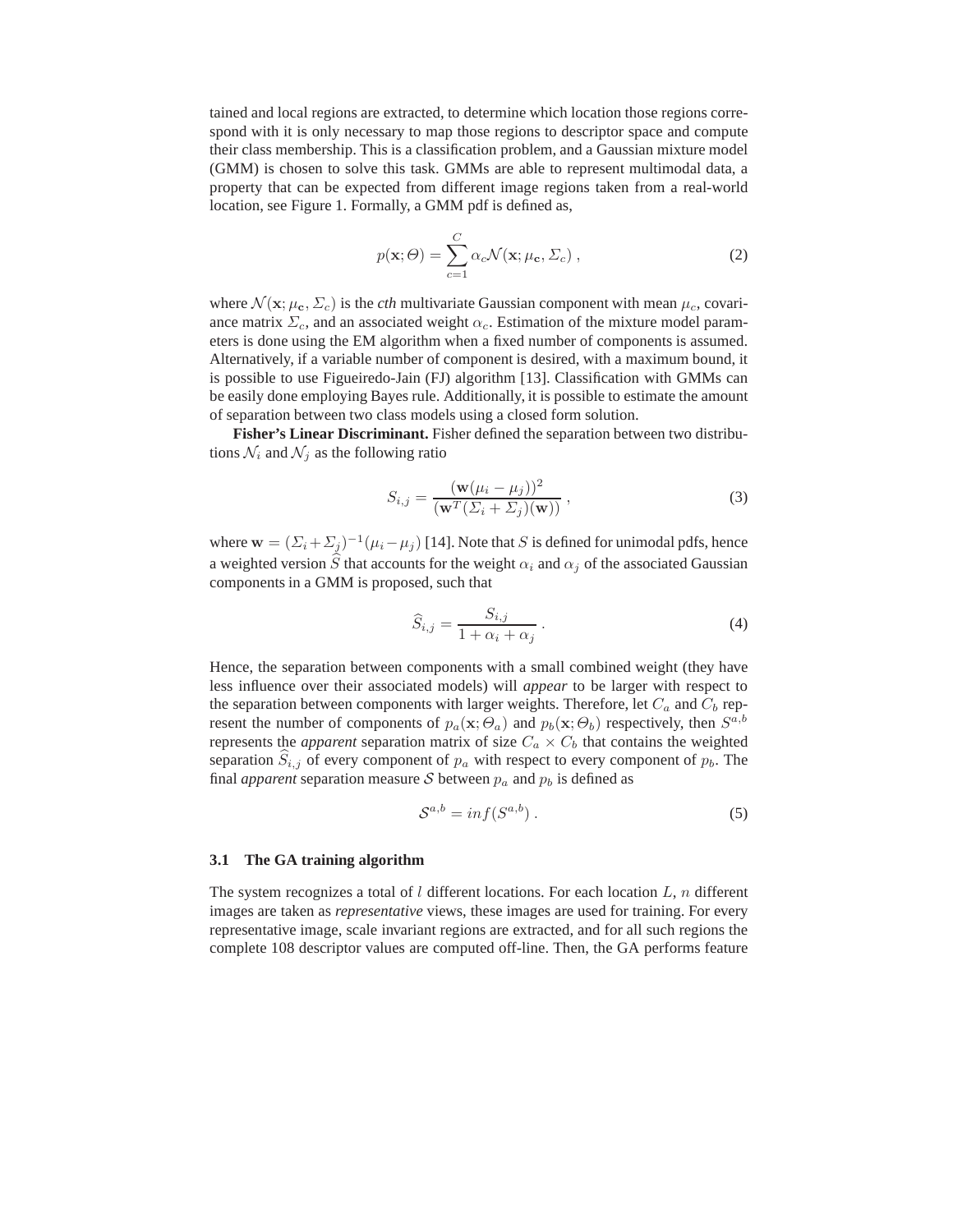selection and learns appropriate GMMs, one for each location, in a single run. The GA employs fitness proportional selection, mask crossover, single bit mutation and an elitist survival strategy. Solution representation and fitness evaluation are described next.

**Solution Representation.** Each individual in the population is coded as a binary string  $B = (b_1, b_2, ... b_{108})$  of 108 bits. Each bit is associated with one of the statistical descriptors in  $\Phi$ . Therefore, if bit  $b_i$  is set to 1 its associated descriptor will be selected, with the opposite being true if  $b_i = 0$ . The feature vector  $\mathbf{x}_{\lambda}$  for each region  $\lambda$  is given by the concatenation of all the selected descriptors.

**Fitness Evaluation:** Here is where object models are learned and fitness is assigned. For every physical location L a corresponding GMM  $p_L(\mathbf{x}; \Theta_L)$  is trained using an all vs. all <sup>1</sup> strategy. Only 70% of the regions extracted from the representative views are used for learning the GMMs, employing the descriptor values selected by B. This generates a set  $\mathcal{P} = \{p_L(\mathbf{x}; \Theta_L)\}\$  of GMMs, one for each location, with  $|\mathcal{P}| = l$ . Afterwards, the remaining 30% of image regions are used for validation to compute an accuracy score A using Bayes rule. Fitness is given for minimization by,

$$
f(B) = \begin{cases} \frac{B_{ones}^{\alpha} + 1}{A^2 \cdot inf(S^{p_i, p_j})} \forall p_i, p_j \in \mathcal{P}, i \neq j, when A > 0, \\ \frac{B_{ones} + 1}{\varepsilon} & otherwise. \end{cases}
$$
 (6)

In the above equation,  $B_{ones}$  is the number of ones in string  $B, \varepsilon = 0.01$ , and  $\alpha$  is a weight parameter. The first case in Eq. 6 is applied when the GMM training algorithm converges; fitter individuals will minimize the number of selected descriptors and maximize the average validation accuracy A. Furthermore, the term  $inf(S^{p_i,p_j})$  promotes between-class model separation by selecting the infimum of all the apparent separation measures between all models in  $P$ . The second case in Eq. 6 is applied when the training algorithm fails to converge.

**Pruning the descriptor space with a two-stage GA.** Previous results of a similar algorithm [4], used for object recognition, suggests that the described approach is capable of solving complex recognition problems. However, several limitations were noticeable. For instance, space  $\Phi$  is quite large, thus all GA runs would converge towards models with only one Gaussian component in a large subspace of  $\Phi$ , using between 27 and 43 dimensions. This made the use of GMMs completely unnecessary. Moreover, this makes the obtained solutions less desirable because of the large amount of numerical descriptors that they require. Therefore, in order to overcome these limitations a two-stage GA is proposed.

In the first stage, the GA runs using the process described above, with the parameter  $\alpha = 2$  in Eq. 6. In this way, the term  $B_{ones}$  will have a greater influence on the fitness score. Thus, the GA will favor solutions that use a small subset of  $\Phi$ . Additionally, due to the large dimensions of  $\Phi$ , the EM algorithm is used for training with only one Gaussian component in each model. After a fixed number of generations, set to 50 in all experiments, the best solution identifies a subspace of  $\Phi$  denoted by  $\Phi^*$ .

The second stage works the same as the first with three modifications. First, the search space employed is defined by  $\Phi^*$  instead of  $\Phi$ , what is normally a substantially

 $<sup>1</sup>$  All vs all learning implies that all class models are learned in a single step or EM execution.</sup>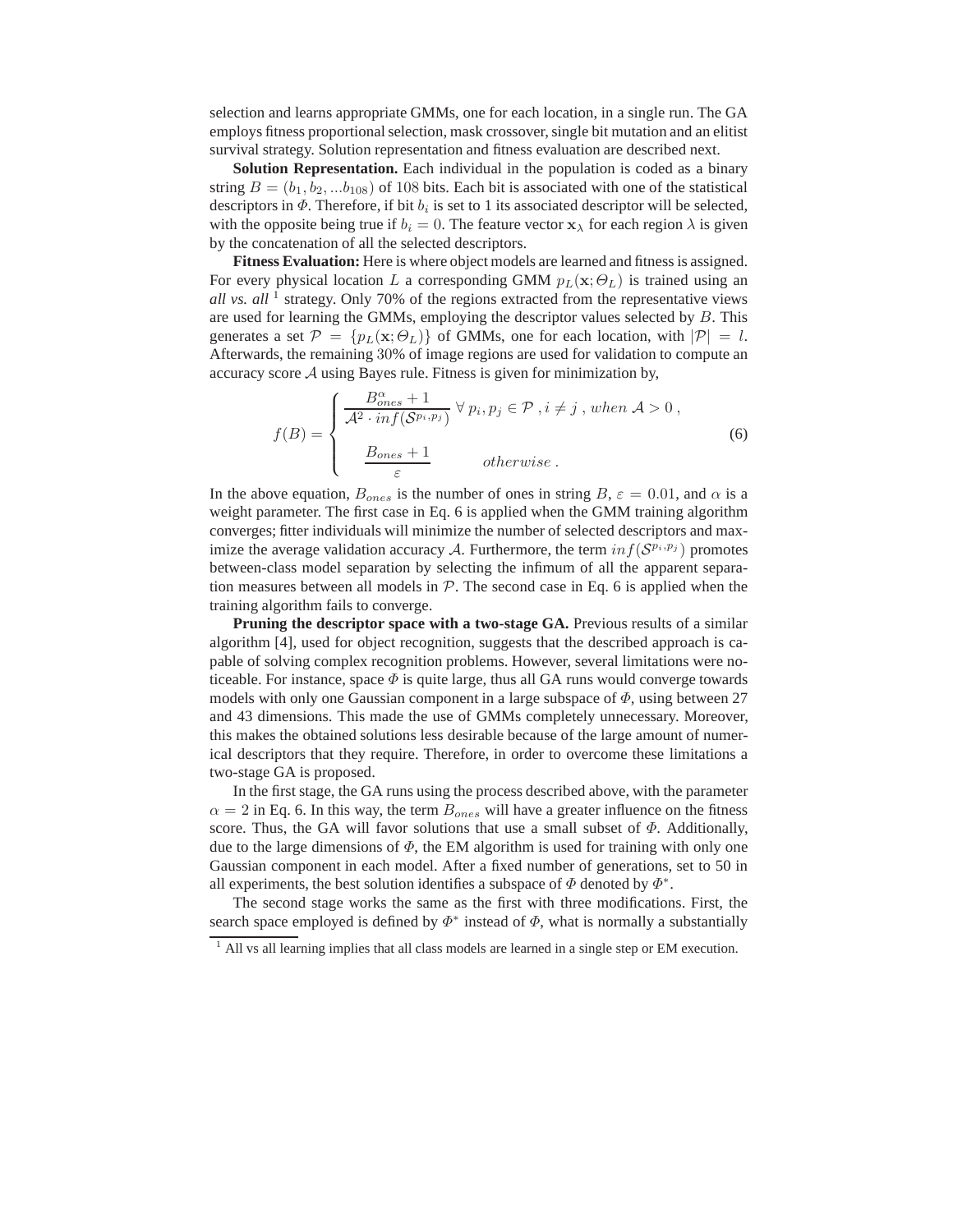

**Fig. 3.** Sample images for each of the four locations used in Experiment 1.

more compact search space. Second, with the smaller search space the dimensions of the Gaussian components are expected to be smaller thereby encouraging a more multimodal characterization. Hence, the FJ algorithm is used for training the GMMs with maximum of 10 components per GMM. Third, the weight parameter in Eq. 6 is set to  $\alpha = 1$  thereby reducing the influence that  $B_{ones}$  has over fitness and focusing fitness on the accuracy term A. The output of this two-stage GA is a set  $F \subset \Phi^*$  of descriptors that best characterizes the regions from each location L, and a set of trained GMMs  $\mathcal{P}^o$ used to classify unseen test images.

**Place Recognition** The final place recognition process proceeds as follows. Given an *unseen* image I from one of the known places, interest regions are detected and their corresponding descriptors, specified in  $F$ , are computed. The extracted regions are classified using Bayes rule with the models in  $\mathcal{P}^o$ . Therefore, if a majority of the regions are classified to a model  $p_L \in \mathcal{P}^o$  then it is said that location L is viewed in the imaged scene I.

### **4 Experimental setup and results**

This section is divided in two parts, one for each experimental configuration.

**Experiment 1.** The first test for the proposed recognition system contains four locations: 1) Room, 2) WC, 3) Diner, and 4) Lounge. The training and test images were chosen from the same image sequence of 1 Mb color photos, representative images of each location are shown in Figure 3. The size of the images is larger than what is normal for this type of system, however the larger image allows the region detector to extract more image patches for training and testing. Regions were extracted using the entropybased Kadir & Brady detector. In order to simplify the learning of GMM parameters, a max number of training regions was set to 3,500, which were randomly selected from all the regions extracted from the training images. From this subset, 30% are used in validation and the rest with the learning algorithm (EM or FJ) for the GMMs. Table 2 gives further details regarding the number of photos per location, the cardinality of each GMM learned, the total of of test images, the number of misclassified images. Additionally, the first row of Table 3 presents the characteristics of the best individual found by the two-stage GA, describing: the fitness value, the size of  $\Phi^*$ , the cardinality of F, the descriptors in  $F$ , and validation accuracy  $A$ .

**Experiment 2.** The second setup contains eight locations from our research center, these are: 1) Students Lab, 2) Computer Lab, 3) Research Lab, 4) Lockers, 5) 1st Floor , 6) 2nd Floor, 7) Office, and 8) Mail. Two sequences of images were taken from each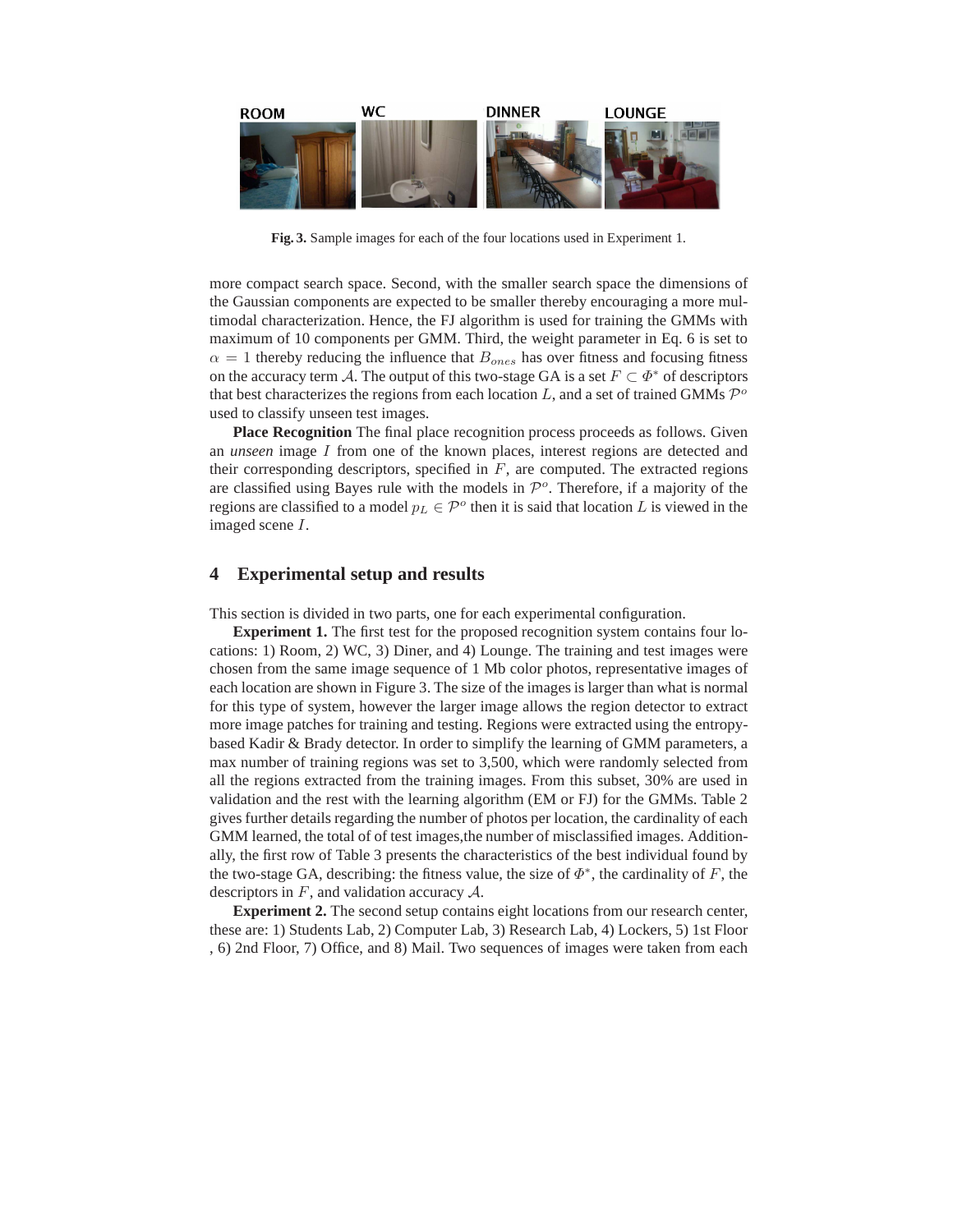|              | Location Training Im. GMM components Test Im. Error |  |
|--------------|-----------------------------------------------------|--|
| <b>Room</b>  |                                                     |  |
| <b>WC</b>    |                                                     |  |
| <b>Diner</b> |                                                     |  |
| Lounge       |                                                     |  |

**Table 2.** Description of Experiment 1, setup and results.

| <i>Experiment</i> Fitness $ \Phi^* $   F |              |  | <b>Features</b>                                                                                                                                  |        |
|------------------------------------------|--------------|--|--------------------------------------------------------------------------------------------------------------------------------------------------|--------|
|                                          |              |  | <b>0.0061</b> 30 7 $\nabla_{\phi_{(\sigma)}}$ , $K_{IPGP1(\gamma_1)}$ , $R_{(\mu,\sigma)}$ , $Q_{(\gamma_2)}$ , $a_{(\sigma)}, b_{(\mu)}$ 70.75% |        |
|                                          | 0.0053 36 14 |  | $gab_{(\mu,\gamma_2)}, K_{IPGP2(H)}, G_{(\sigma)}, B_{(\sigma)},$                                                                                |        |
|                                          |              |  | $Y_{(\gamma_1)}, I_{(\mu,\sigma)}, Q_{(\sigma)}, L_{(\sigma)}, a_{(H)}, b_{(\mu,H)}, r_{(\sigma)}$                                               | 74.73% |

**Table 3.** Performance and selected features; see text for further details.

location, one during the morning and the other in the afternoon thus providing different lighting conditions. Sample images of each location are shown in Figure 4. All images are color jpeg photos of size 320 × 340. In this experimental setup the  $K_{IPGP1*}$  scale invariant detector is used, without any restrictions in the amount of regions that are used for training; Table 4 gives further details. Some locations have more training regions that do others, this is a result of the fact that some regions have many textured objects, such as the Office and all the Labs, while other locations are much simpler, such as the corridors on each floor, the Mail area, and the Locker area. The second row of Table 3 describes the best individual found by the GA. Additionally, Table 5 presents the confusion matrix for this experiment, here it is possible to see that most of the recognition errors occur with the simpler less textured places. This suggests that the the learning algorithm builds more discriminant models for those regions with more training regions, something that can be expected beforehand.

# **5 Conclusions and future work**

This paper described a learning approach to place recognition which is an essential task for any mobile vision system, such as those used by autonomous robots. This proposal relies on local scale invariant regions and builds probabilistic models using mixtures of Gaussians. The regions are described using statistical values related to texture and color information. The numerical descriptors used are chosen by a two-stage GA from a maximum of 108 different values. The evolutionary learning process searches for the smallest possible subset of descriptors, while also attempting to maximize classification accuracy and the distinctiveness of the GMMs that represent each physical location. Experimental results confirm the validity of the approach by solving two real-world problems of place recognition, and doing so using only visual information. However, results from Experiment 2 indicate that building a recognition system that only relies on visual cues represents a very difficult problem because of self-similarities between locations within most office buildings. Future extensions of this work will center on integrating the system with an autonomous robot in order to facilitate localization dur-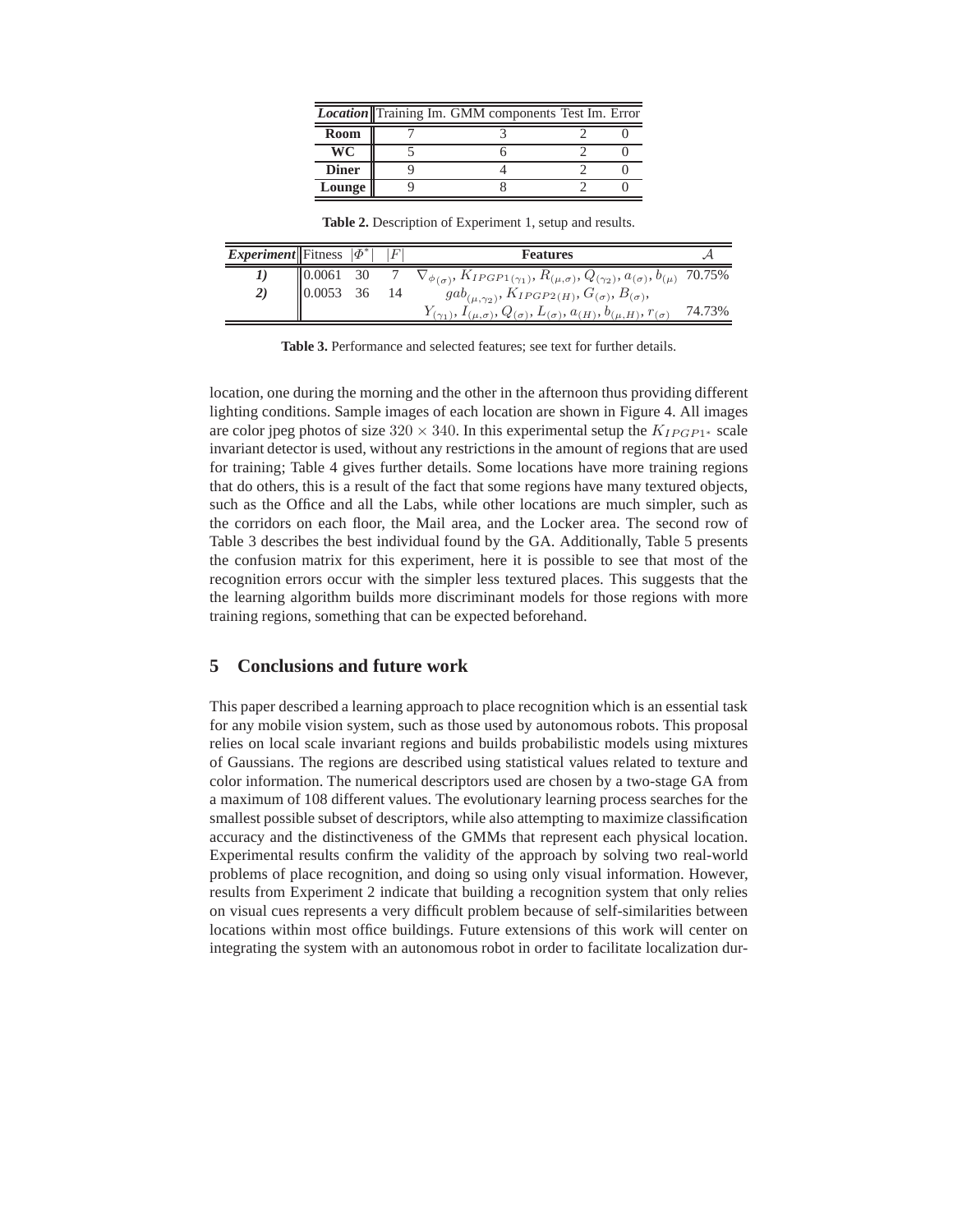

**Fig. 4.** Sample images for each of the eight locations used for Experiment 2.

| <i>Location</i>     |    |      | Training Im. Training Regions GMM components Test Im. Error |    |    |
|---------------------|----|------|-------------------------------------------------------------|----|----|
| <b>Students Lab</b> | 17 | 5469 |                                                             |    |    |
| <b>Computer Lab</b> | 14 | 5477 |                                                             | 14 |    |
| <b>Research Lab</b> | 27 | 4941 |                                                             | 26 | 12 |
| <b>Lockers</b>      | 14 | 507  |                                                             | 14 | 14 |
| 1st Floor           | 13 | 4534 |                                                             | 12 |    |
| 2nd Floor           | 20 | 2263 |                                                             | 19 | 12 |
| <b>Office</b>       | 17 | 6756 |                                                             | 16 |    |
| Mail                | 10 | 1139 |                                                             |    | 10 |

**Table 4.** Description of Experiment 2, setup and results.

ing *kidnapping* events in real time. Moreover, restrictions should be included, such as spatial relationships between different locations thereby making the recognition process more robust. Additionally, it would be of interest to expand the amount and type of descriptors available to the GA search.

**Acknowledgements** Research funded by UC MEXUS-CONACyT, the Ministerio de Educación y Ciencia (project Oplink - TIN2005-08818-C04), the LAFMI project, and the Junta de Extremadura Spain. First author supported by scholarship 174785 from CONACyT México.

# **References**

- 1. Olivier Faugeras. *Three-Dimensional Computer Vision (Artificial Intelligence)*. The MIT Press, November 1993.
- 2. Josef Sivic, Bryan C. Russell, Alexei A. Efros, Andrew Zisserman, and William T. Freeman. Discovering objects and their localization in images. In *Proceedings of the 10th IEEE International Conference on Computer Vision (ICCV 2005), 17-20 October 2005, Beijing, China*, volume 1, pages 370–377. IEEE Computer Society, 2005.
- 3. Jutta Willamowski, Damian Arregui, Gabriela Csurka, Chris Dance, and Lixin Fan. Categorizing nine visual classes using local appearance descriptors. In *Proceedings of ICPR*